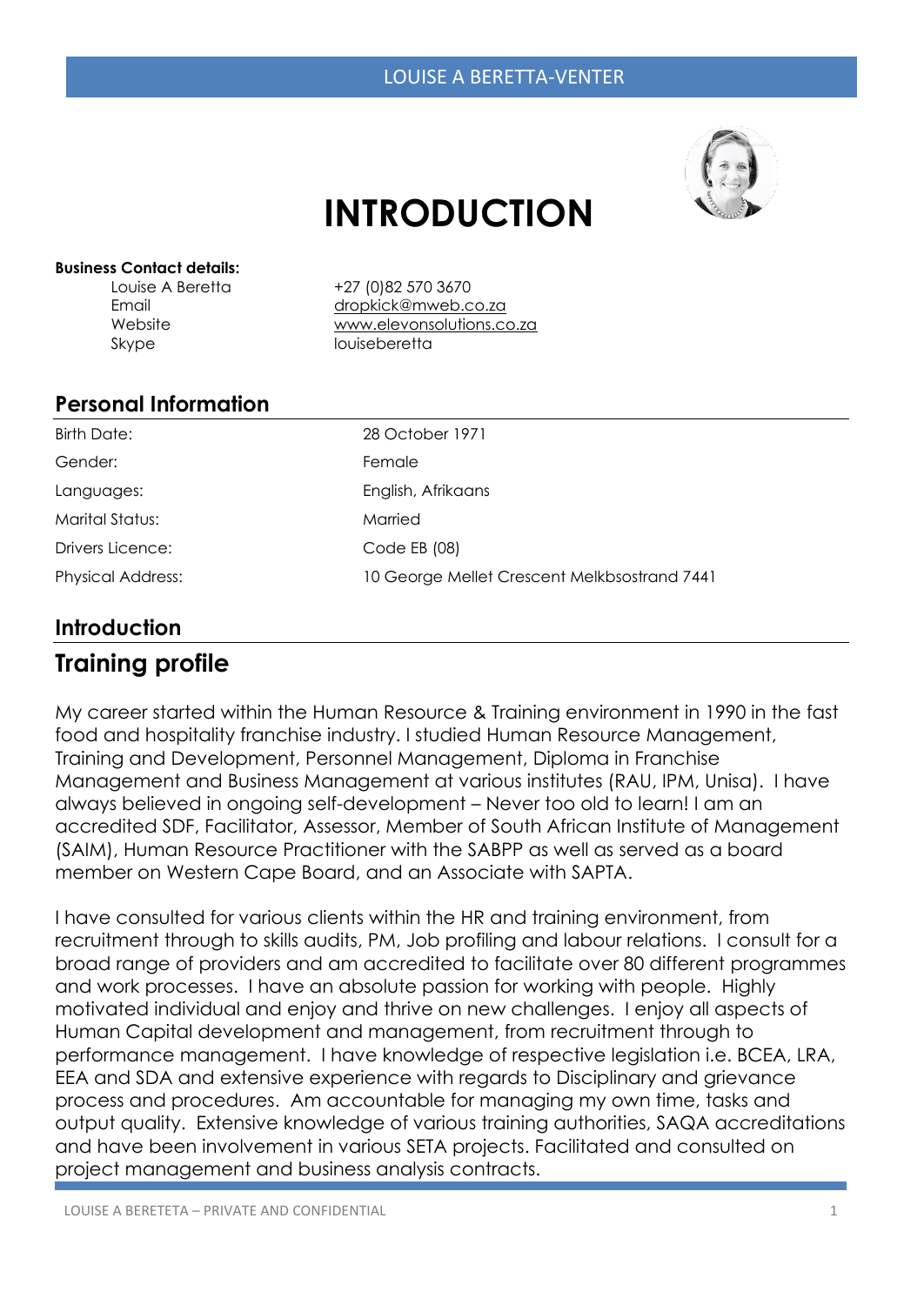#### LOUISE A BERETTA-VENTER

I have been involved in various coaching projects for delegates and students from LTS Health Learning, Pathcare and USB. I am also involved in the Mentor program for SAVA.

Exposure to various industries through numerous projects as external contractor. Positions I have had: Group Training Manager for Pleasure Foods, General Manager Franchising and Operations for Real Vision, Account Manager for eBucks.com and Vodacom Academy, Human Resource Manager at CMS, Head of Human Resource Management Development for Servest Centre of Excellence.

"If you can't measure it, you can't manage it." Edwards Demin. An organisations measurement system strongly affects the behaviour of both people internal and external to the organisation. – Hence importance of open communication and development.

We have six kids, Eldest son Reinhard (27), identical twin girls named Jody and Jade (17), pigeon twins Carmi and Christian (16) and Joshua (14), the lights of my life. We enjoy outdoor activities, and we regularly take on challenges as a family. We've done the 94.7 and Argus cycle tours a couple of times, swam the Midmar mile, we do the park run (when its back full force again) and really enjoy socializing and family.

I am excited and look forward to an awesome journey in building best business through the transformation of lives.

Thank you – "If it's to be, it's up to me" Dr Chris Faul

#### **QUALIFICATIONS**

Master Certificate Human Resources Management Assessor Registered Assessor with Services Seta and Cath Seta – Awaiting re-registration from both ETDP and Wholesale & Retail Seta. Skills Development Facilitator OD-ETP (Facilitator process) **Moderator** Personnel Management Diploma in Franchising Management and Leadership Certificate Life Coach Certificate

Attended and accredited against numerous programmes – Ranging from IR, Disciplinary codes, MBA, Project Management etc.

#### **COMPUTER SKILLS**

MS Office (All programs), Micro Dos, Pastel, Ulead Photo Express, Outlook Express, Lotus Notes, MicroSoft Project, Basic Quick Books (Home base), Microsoft CRM and LMS, Power Point, Zoom, Skype, Trello.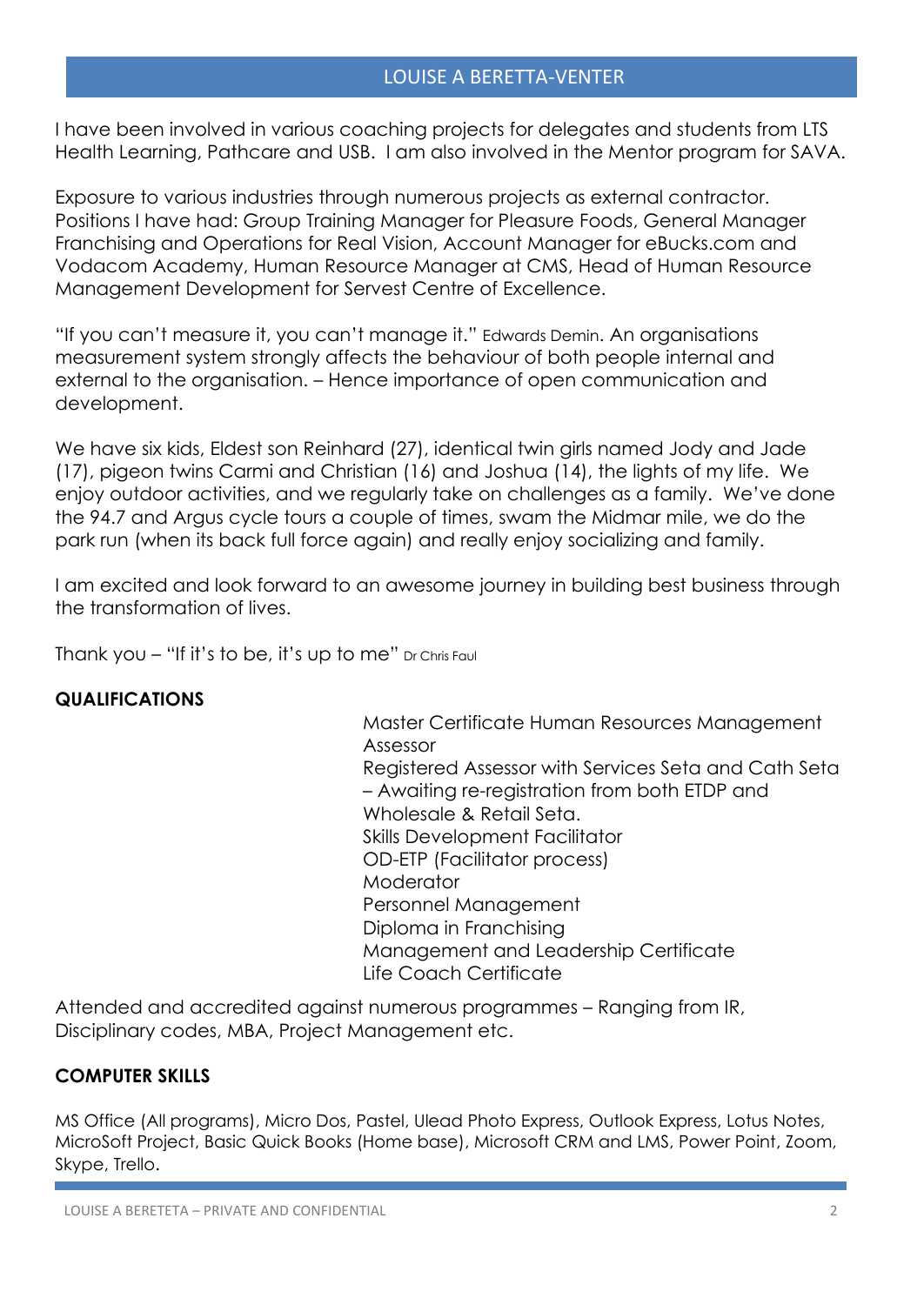**MEMBERSHIPS** SABPP HR Associate, Generalist (2016) SABPP Board Member WC 2018-2019 SAIM (South African Institute for Management) 2013 Association for Skills Development South Africa 2017 Private Security Industry Regulatory Authority (PSIRA) Cape Chamber of Commerce 2016-2017

Please note I have an association with various fully accredited institutions. Any requirements out of the scope of my offerings, I can source a suitable solution.

| <b>ACCREDITED TRAINING PROGRAMMES (NQF):</b> Competence achieved on all |                                                 |
|-------------------------------------------------------------------------|-------------------------------------------------|
|                                                                         | Basic First Aid in the Workplace 116534         |
|                                                                         | Basic Fire Fighting 12484                       |
|                                                                         | Grade A - SAS Seta                              |
|                                                                         | Grade B - SAS Seta                              |
|                                                                         | Grade C - SAS Seta                              |
|                                                                         | Grade D-SAS Seta                                |
|                                                                         | Skills Programme 1 - SAS Seta                   |
|                                                                         | Grade E - SAS Seta                              |
|                                                                         | Design and Develop Assessments NQF 6            |
|                                                                         | Plan and Conduct Assessment of learning Outcome |
|                                                                         | NQF <sub>5</sub>                                |
|                                                                         | Moderation of Assessment NQF 7                  |
|                                                                         | Work Sharp                                      |
|                                                                         | <b>Advanced Negotiation Skills</b>              |
|                                                                         | <b>Creative Negotiation Skills</b>              |
|                                                                         | <b>Trainer Development Programme</b>            |
|                                                                         | <b>Facilitation Skills</b>                      |
|                                                                         | Influential Business Communication              |
|                                                                         | Effective Speaking and presentation             |
|                                                                         | <b>Brilliant Business Writing</b>               |
|                                                                         | Business Management 101 & 102                   |
|                                                                         | Economics 101                                   |
|                                                                         | Commercial Law 101                              |
|                                                                         | Economics 101                                   |
|                                                                         | <b>Skills Development Facilitator (SDF)</b>     |
|                                                                         | Services Seta                                   |
|                                                                         | Conduct Moderation of Outcome based assessments |
|                                                                         | NQF6                                            |
|                                                                         | Thomas International Psychometric assessments   |
|                                                                         | <b>High Performing People</b>                   |
|                                                                         | Shadowmatch Administrator                       |
| <b>TRAINING PROGRAMMES ATTENDED:</b>                                    | Basic Computer Training skills and Lotus 1 2 3  |
|                                                                         | <b>Retail Control Systems</b>                   |
|                                                                         | Wimpy Management Training                       |
|                                                                         | Atilla Back Office/IRIS Back Office             |
|                                                                         | Train the Trainer                               |
|                                                                         |                                                 |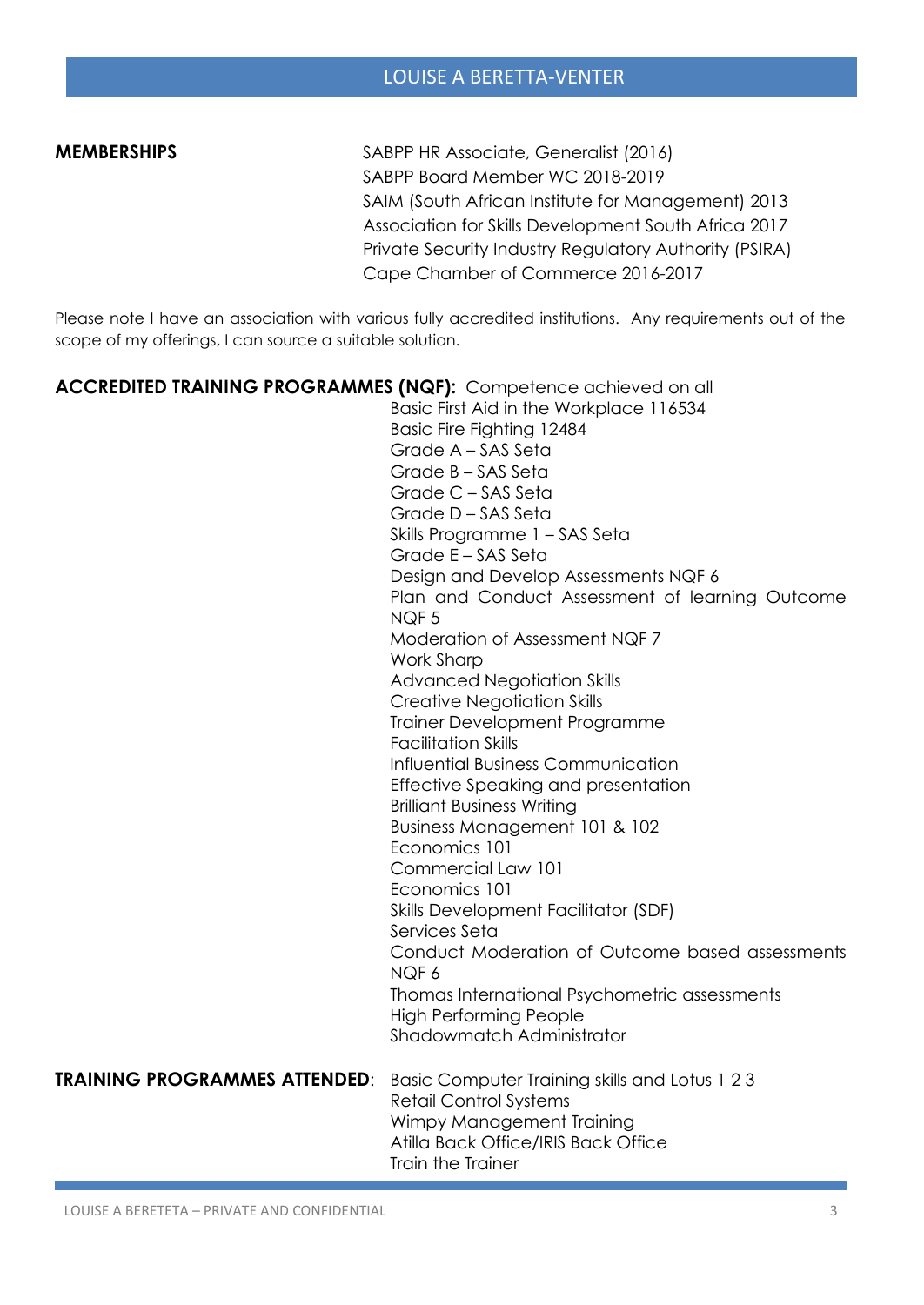#### LOUISE A BERETTA-VENTER

CRI Module Development Golden Egg Restaurants Training Milky Lane Management Training CRI Instruction & Development Accredited licensed Assessor – NQF Business Presentation Tactics Diploma in Advanced Franchising Presentation CBT Call Centre Management Level 2 - 4 Franchise Training Program Effective presentation & speaking MK Targeted Selection – FSA Human Resources Management Union Negotiations Self-Management IDCS Senior Management Tactics Training and Personnel Management Vodacom P1 – P6 Hermann Brain Dominance Indicator (HBDI) Shadowmatch HRSP Business Partner Consulting Skills

### **PROFESSIONAL EXPERIENCE**

Ongoing since 2002

Human Resource Practitioner, Freelance Trainer, Assessor, SDF, HR Consultant and Facilitator

Consulting in the broad spectrum of Human Resources, Training, Facilitation, Assessment, Moderation, Franchising Consulting, Business management, Performance Management (Other areas have also included SDF, Assessor, Developer (Operations Manuals for Franchise), Strategic Business Analyst Business consultant, Business Partner in Zealous Business Group (Outsourcing and training company) and Steamfoshol (Plant hire).

#### **CLIENTS REPRESENTED OVER YEARS**:

(Franchising, Training, Facilitation, Development, Business Analyst & Assessor experience): I have facilitated for the following clients: NOTE \* No longer in operation. (2002 – Present) FSS, Servaq, Train Experience, Service Seta, Cool Ideas 1 (Pty) Ltd, Damelin, Connemara, Connectivity, OIS, NewDawnTechnologies, Smartcom, Maurice Kerrigan, Learning Resources Group, Astrotech, Biztech, Very Cool Ideas, CIDA , Kwelanga Training, Avocado Vision, Peer Group, Qbit, DNA, The Performance Hub, Global Intelligence Network, Mike Gina, APIR, Multiservice Group, Vetta Communications, Nimico, Nthuse Management, iLearn, Work Dynamics, Maccauvlei (CTU), Strat Training, Freddy Hirsch Group, POP Training, LTS Health (Pty) Ltd, BDCE, UWC, LG and City of Cape Town.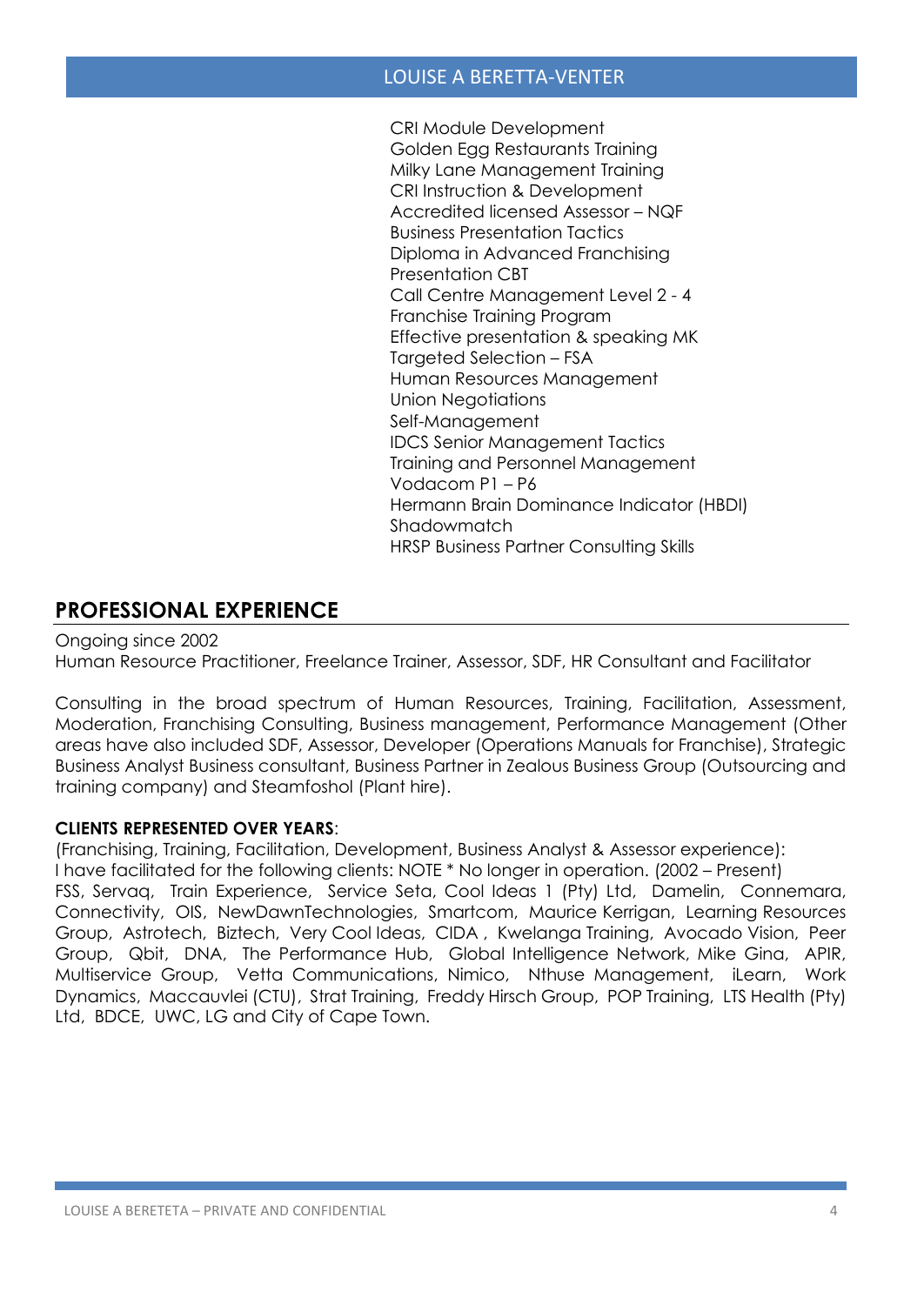#### LOUISE A BERETTA-VENTER

#### **CONTRACT/FIXED TERM AND PERMANENT POSITIONS HELD**

JANUARY 2018 – OCTOBER 2018 **LTS HEALTH LEARNING (PTY) LTD Contract Training and Development / Skills Development Facilitator and Accreditation** application for ANSI and Service Seta. **Reference :**  Andre Gouws CEO Power of Process 021 913 8959 DECEMBER 2015 – DECEMBER 2016 (1 year)

**ROBERSTON AND CAINE (PTY) LTD Contract Training and Development & Skills Development Facilitator** (MerSeta – ATR and WSP) SDF and projects are all implemented, with little scope to expand. I am passionate about my role and have learnt a lot. Reference: Jennifer Breakey Senior HR Manager (Previous) 071 933 8815

JUNE 2011 – MARCH 2013 FIXED TERM CONTRACT TO SET UP CENTRE **SERVEST (PTY) LTD CENTRE OF EXCELLENCE Centre of Excellence Manager: Management Development and Specialist Training – SDF** Reference: Mr Dennis Zietsman Deputy Group Chairman Servest Group 0800 614 678

(Duel role as HR Manager for Servest Marine until September 2012)

Servest Multiservice Group. **SERVEST MARINE (Carrier Marine Services was bought over by Servest (Pty) Ltd People Energy – Human Resource Manager**  Reference: Julian Hurrie General Manager (No longer with Servest)

AUGUST 2003 – JUNE 2011 FREELANCE CONTRACT **BUSINESS ANALYST AND FACILITATOR** 

Various projects with ABSA Credit Card, RBS, AdCorp, ISA CARSTENS HEALTH AND SKIN CARE ACADEMY

AUGUST 2001 – JULY 2002 – FIXED TERM CONTRACT

#### **IDCS**

Accounts Manager – eBucks.com (November 2001 – July 2002) Operations Manager – Vodacom Academy (August 2001 – November 2001)